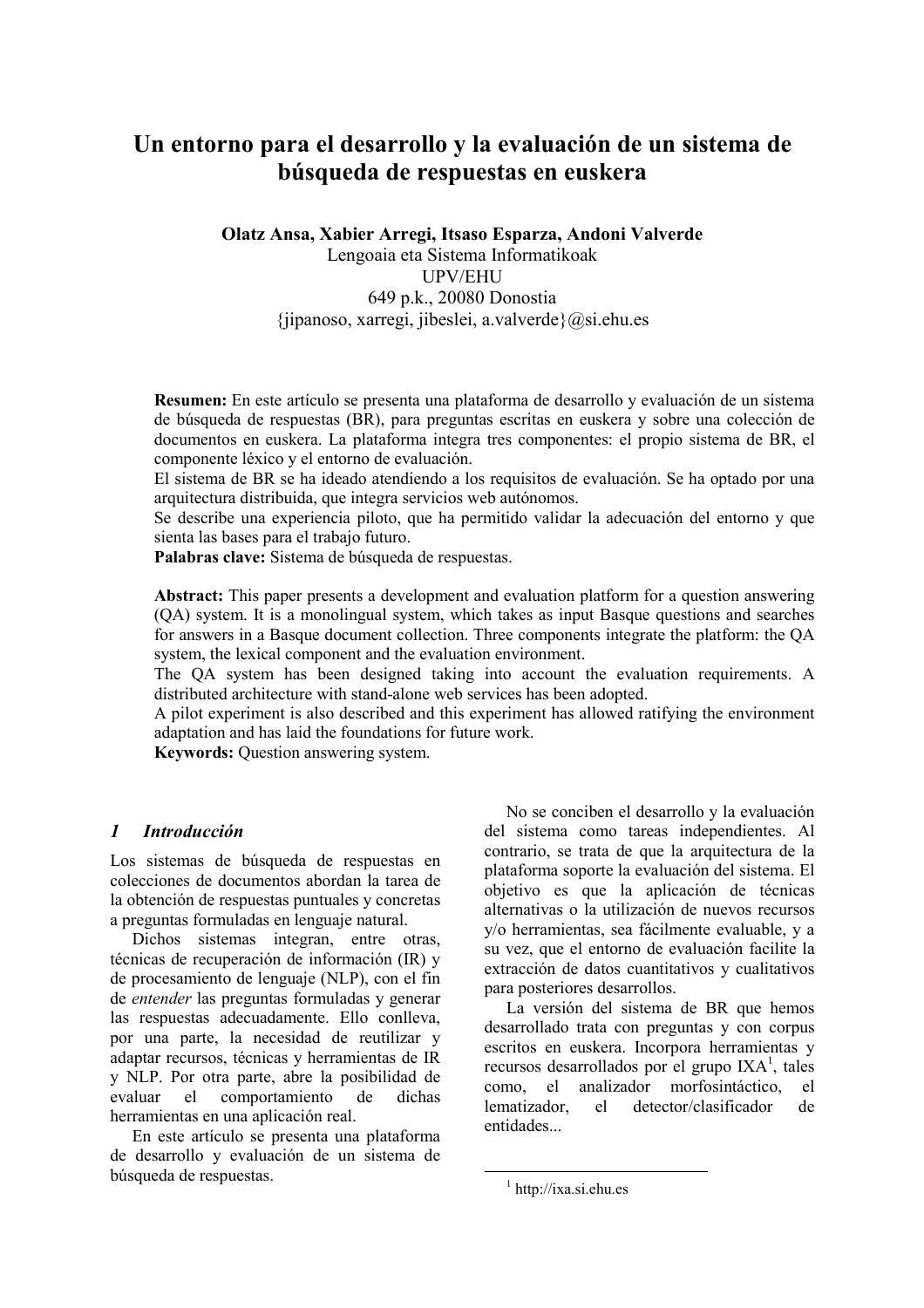Mediante el entorno de evaluación se pretende probar y evaluar, no sólo el comportamiento global del sistema de BR, sino también el comportamiento de las herramientas integradas en dicho sistema.

En el marco de las conferencias TREC<sup>2</sup> v  $CLEF<sup>3</sup>$  se han aportado entornos, criterios y métricas de evaluación para los sistemas de BR. Aunque CLEF es un foro de evaluación multilingüe, la mayoría de los sistemas monolingües están orientados al inglés. En nuestro caso, tratándose de un sistema de BR monolingüe para el euskera, se plantea la necesidad de crear un marco de evaluación propio. Pero, al mismo tiempo, la evaluación del sistema debe ser comparable con los sistemas va existentes. Estos condicionantes han marcado la generación del banco de pruebas.

En este artículo se presenta, en primer lugar. la plataforma general, que incluye tres componentes principales: corpus y recursos léxicos, el sistema de BR y el entorno de evaluación. En el apartado tres se describe dicho entorno de evaluación y, además, se comenta la primera prueba piloto. Por último, se presentan las conclusiones más relevantes y se reseñan algunas líneas de trabajo futuro.

## $\overline{2}$ Descripción de la plataforma de BR

La plataforma de BR está constituida por tres componentes principales y una interfaz común que permite interactuar con el usuario. El entorno de evaluación se describe en el apartado tres. A continuación mencionamos los aspectos más relevantes de los otros dos componentes.

## 2.1 Léxico v corpus.

Este componente engloba:

- Un corpus del periódico "Euskaldunon Egunkaria" de los años 2000, 2001 y 2002. Este corpus se etiquetó en el marco del proyecto Hermes<sup>4</sup> e Hizking21<sup>5</sup>. Contiene 23 millones de palabras, ya lematizadas. Se han marcado, además, las unidades léxicas complejas y las entidades.
- BasqueWN: Versión del EuroWN para el euskera. Actualmente, consta de 24247, 3503 y 103 synsets correspondientes a

nombres, verbos  $V$ adjetivos respectivamente. En los cuales hay 20515 nombres, 3285 verbos y 43 adjetivos diferentes. Este recurso léxico está integrado en el MCR o "Multilingual" Central Repository" (Atserias,  $2004$ (desarrollado en el marco del proyecto *Meaning*<sup>b</sup>), lo que posibilita su uso multilingüe, es decir, el acceso a toda la información contenida para otros idiomas.

EEBL: Base de conocimiento léxico  $\bullet$ extraído del diccionario "Euskal Hiztegia" (Agirre et al., 2003; Lersundi, 2005).

## $2.2^{\circ}$ Sistema de BR.

Se ha desarrollado un prototipo en el que se prima la versatilidad y la adaptabilidad de su arquitectura. El sistema se basa en servicios web, integrados mediante el protocolo de comunicación SOAP. La adopción de este modelo permite incorporar al sistema herramientas va creadas en el grupo IXA, tales como el analizador morfológico, el lematizador o el reconocedor y clasificador de entidades.

Todas estas herramientas son servicios web que funcionan autónomamente. El sistema de BR es el cliente que accede a esos servicios cuando los necesita. Este modelo distribuido permite parametrizar las herramientas lingüísticas y adecuar de un modo organizado el comportamiento del sistema en la fase de desarrollo y test.

La comunicación entre los distintos servicios se lleva a cabo mediante documentos XML. Cada servicio recibe, además de los datos, un documento XML dónde se especifica la *configuración* o conjunto de parámetros para su ejecución.

## Arquitectura modular  $2.2.1$

La versión actual del sistema es muy básica. Incluye los tres módulos principales de los sistemas de BR:

1. Análisis de la pregunta: en este servicio se procesa la pregunta y se extrae la información necesaria para las siguientes tareas. En el análisis de la pregunta se recuperan los términos de búsqueda y el tipo de respuesta esperada. En esta tarea se hace uso del analizador morfológico para el euskera, *Morfeus* (Alegria et al., 2002), y el reconocedor/clasificador de entidades. Eihera (Alegria et al., 2004). Un estudio de

 $2$  http://trec.nist.gov

 $3$  http://www.clef-campaign.org

 $4$  http://nlp.uned.es/hermes

 $5$  http://www.hizking21.org

 $^{6}$ http://www.lsi.upc.es/~nlp/meaning/meaning.ht ml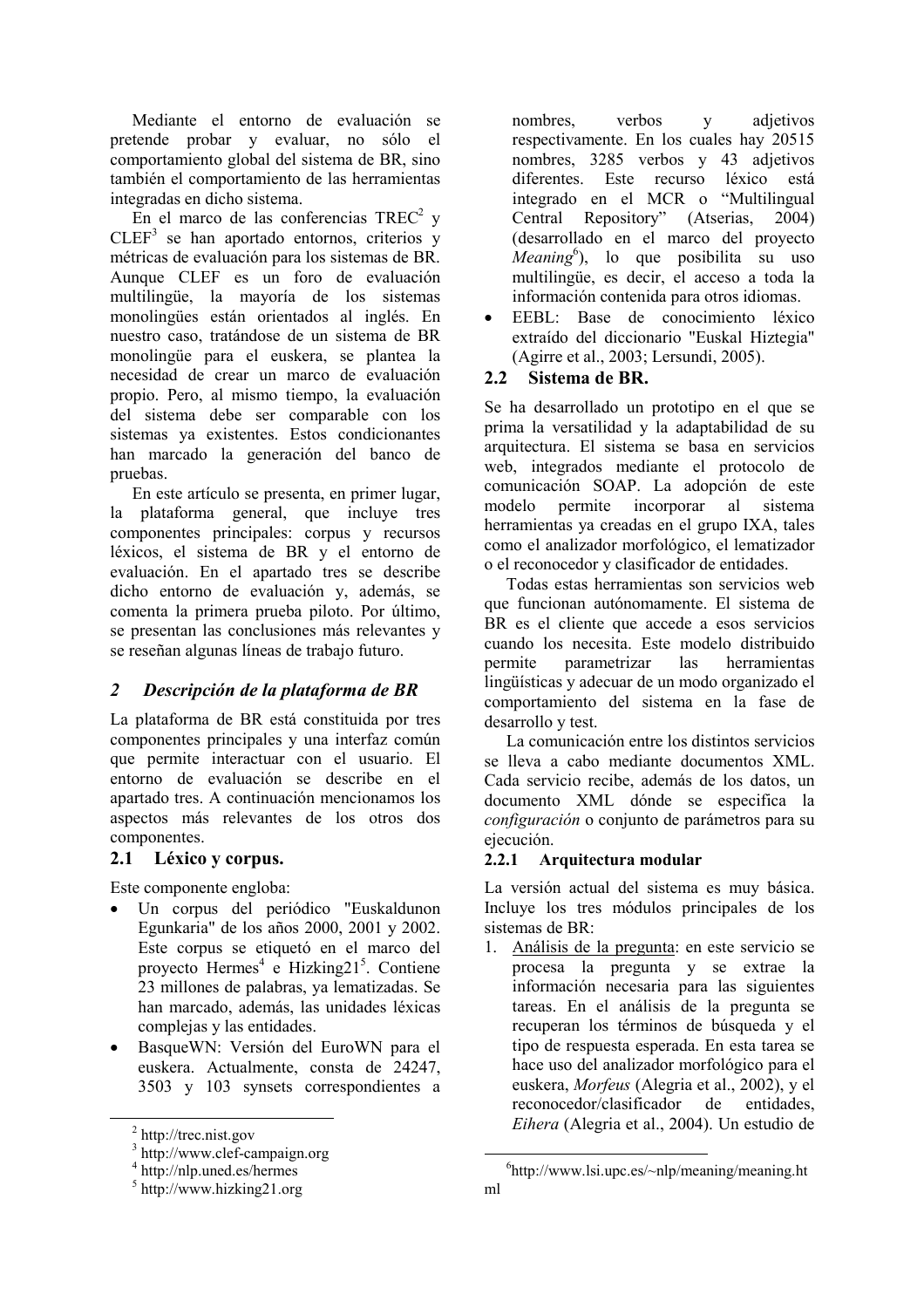la tipología de las preguntas en euskera ha permitido deducir con bastante precisión el tipo de respuesta esperada. Opcionalmente, se pueden expandir los términos de búsqueda mediante la sinonimia, hiponimia y/o hiperonimia. Para este proceso de expansión léxica el sistema recurre al servicio de consulta léxico-semántica, que da acceso al BasqueWN.

- 2. Recuperación de pasajes: la unidad de recuperación es el párrafo y no el documento entero. En este prototipo se ha utilizado el motor de búsqueda swish-e<sup>7</sup>. Se trabaja sobre el corpus periodístico del "Euskaldunon Egunkaria" que ha sido previamente procesado.
- 3. Extracción de respuestas: de los párrafos recuperados se extraen todas las posibles respuestas candidatas. Estas respuestas son siempre entidades del mismo tipo que la respuesta esperada en el análisis de la pregunta. Se crean ventanas de dimensión variable teniendo como eje las respuestas candidatas, y se establece un peso para cada respuesta en función de la proximidad de los términos de la pregunta (Moldovan et al., 1999). A la hora de computar la cercanía de los términos se diferencia entre los propios términos de la pregunta y entre sus expansiones (Viñedo, 2003). El cómputo de estos valores devuelve una lista ordenada y ponderada de respuestas. El sistema, por último, selecciona las cinco primeras, como máximo.

## $\mathbf{3}$ Entorno de evaluación

El entorno de evaluación da soporte al proceso de test y mejora. Se cuenta, para ello, con un banco de preguntas que interesa que sean equiparables a las preguntas utilizadas en los foros internacionales. Por tanto, el banco de pruebas se ha diseñado en función de esa premisa.

## $3.1$ Diseño y creación de la base de datos de preguntas-respuestas.

Teniendo en cuenta que la mayoría de los sistemas monolingües se han evaluado en las distintas ediciones del TREC, hemos tomado como conjunto de partida una colección de 400 preguntas seleccionadas de forma aleatoria de entre las distintas ediciones del TREC.

Tras la elección del conjunto de preguntas, éstas fueron traducidas al euskera. Sin embargo, estas preguntas TREC traducidas no son adecuadas para el corpus sobre el que vamos a trabajar, dado que, como es lógico, la mayoría de ellas no se responden en ese corpus. Ha sido necesario, por tanto, *localizar* las preguntas traducidas, es decir, reescribir su contenido para que se puedan responder en nuestra colección de documentos. Para este trabajo se ha utilizado el corpus desarrollado en el proyecto Hermes que corresponde al "Euskaldunon Egunkaria" del año 2000. En la localización se ha preservado la estructura formal de la pregunta. tanto su estructura sintáctica como el tipo de respuesta. Pero se han adecuado los términos de forma que la pregunta tuviera respuesta en nuestro corpus.

Los tipos de respuesta esperados para las preguntas son los siguientes: PERSON, ORGANIZATION, LOCATION, NUMERIC, TIME, PROPERTY, DEFINITION, MANNER y OTHER. El tipo NUMERIC se especializa como NUMERIC-MEASURE-DISTANCE y NUMERIC-MEASURE-DURATION. El tipo TIME se especializa en TIME-DATE.

Ilustremos con un ejemplo este trabajo. Una pregunta seleccionada ha sido la 642 del TREC9, que es: "Who's the lead singer of the Led Zeppelin band?", la cual se traduce al euskera como: "Nor da Led Zeppelin taldeko kantari nagusia?". No se responde a esta pregunta en nuestro corpus. Sin embargo, se puede localizar la pregunta de forma que sí tenga respuesta. Quedaría de esta forma: "Nor da Oskorri taldeko kantari nagusia? (¿Quién es el cantante principal del grupo Oskorri?)".

Para cada pregunta tratada, se almacena la siguiente información en la base de datos:

- Pregunta original del TREC
- · Edición del TREC de la que se ha seleccionado
- Traducción de la pregunta
- Pregunta localizada  $\bullet$
- Tipo de respuesta esperado para la pregunta original
- Tipo de respuesta esperado para la pregunta localizada
- Respuesta(s) de la pregunta localizada
- Documentos en los que se ha $(n)$  encontrado  $la(s)$  respuesta $(s)$ .

En total se han traducido y localizado 396 preguntas. La mayoría, 327, son de tipo *factoid*.

 $\frac{7}{1}$  http://swish-e.org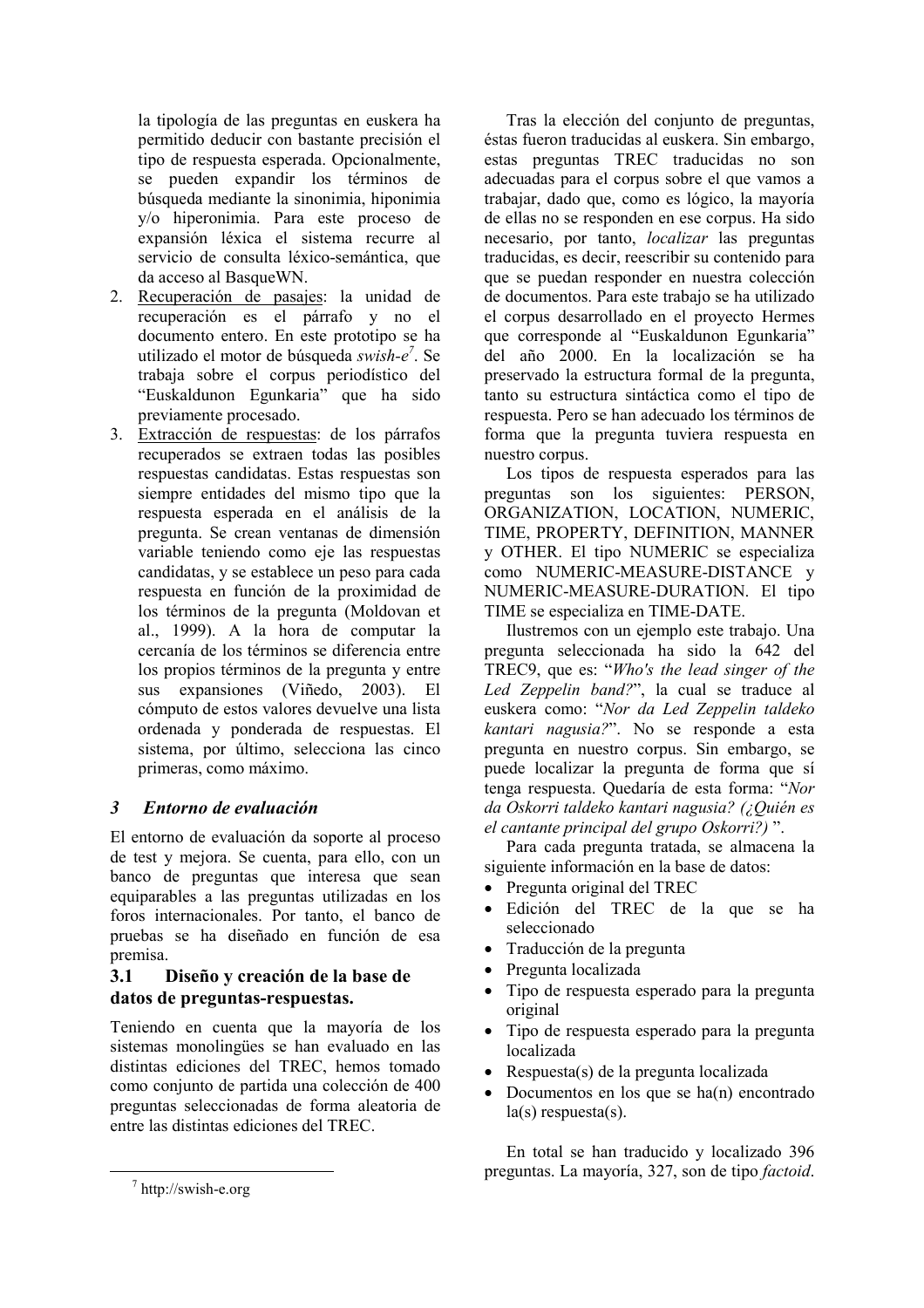| Part. Interrogativa | $No$ de preguntas | Porcentaje |
|---------------------|-------------------|------------|
| What                | 200               | 50.50%     |
| When                | 45                | 11.36%     |
| How                 | 55                | 13.88%     |
| Where               | 23                | 5.80%      |
| Who                 | 47                | 11.86%     |
| Otros               | 26                | 11.86      |
| Total               | 396               | 100%       |

La tabla 1 muestra qué partículas interrogativas se han recogido en esa colección de preguntas.

Tabla 1: Porcentajes de partículas interrogativas de las preguntas originales seleccionadas.

#### $3.2$ Primera evaluación piloto.

Muchas son las causas que pueden provocar que no se encuentre la respuesta correcta en el corpus: la respuesta no se encuentra en la colección de documentos utilizada, el análisis de la pregunta es erróneo, ha fallado la recuperación de documentos...

Una evaluación basada en una visión monolítica del sistema aporta poca luz sobre su comportamiento. Por ello se ha pretendido que la evaluación sea escalonada y que aporte información sobre cada una de las fases del proceso, aprovechando de esta forma la organización distribuida del sistema.

El primer nivel de evaluación trata sobre si los términos de la pregunta para la búsqueda de documentos se han seleccionado correctamente o no y si el tipo de respuesta esperada es correcto o no. La evaluación del tipo de respuesta puede ser automática va que disponemos en la base de datos del tipo de respuesta esperada para cada pregunta. En cambio. la evaluación de los términos seleccionados debe ser manual y está ligada a la recuperación de los pasajes del corpus.

Basándonos a modo ilustrativo en el ejemplo anterior, el tipo de respuesta que devuelve el sistema es PERSONA y los términos que selecciona son Oskorri, talde (grupo), kantari (cantante), nagusi (principal). En este caso, el tipo de respuesta es correcto y se han seleccionado todos los términos relevantes de la pregunta Falta comprobar si los documentos seleccionados son correctos o no.

En el segundo nivel se analiza si se han recuperado los pasajes que contienen la respuesta. Se trata, a su vez, de un indicador de la calidad de los términos seleccionados y, en su caso, de las técnicas de expansión utilizadas. Se trata realmente de la evaluación de un sistema de IR.

En el ejemplo, con  $\log$ términos seleccionados se recupera un único pasaie, que no contiene la respuesta. El hecho de que no se haya recuperado ningún pasaje "válido" se puede deber a que los términos seleccionados (Oskorri, talde, kantari, nagusi) no son los utilizados en los documentos que contienen la respuesta, o bien, a que la búsqueda ha sido demasiado estricta. El empleo de técnicas de relajación v/o expansión léxica puede ser válido para recuperar pasajes candidatos (Bilotti, 2004). Así podríamos obtener el término *abeslari* (sinónimo de *kantari*) desde la base de datos léxica MCR, lo que permitiría recuperar tres documentos, entre los que sí estaría la respuesta adecuada

Otra técnica interesante en este contexto es la relajación de los términos de la pregunta en base al valor IDF (Inverse Document *Frequency*) obtenido en el corpus de consulta. La base de esta técnica es la eliminación sucesiva del término con menor peso según los diferentes algoritmos que se describen en Bilotti (2004).

En este nivel puede darse el caso de que se recuperen pasajes válidos que no se habían almacenado en la base de datos de preguntasrespuestas. Esto nos permite enriquecer la propia base de datos.

En un tercer nivel, se evalúa si entre las posibles respuestas obtenidas desde los pasajes seleccionados se encuentra la respuesta adecuada a la pregunta. Es decir, si teniendo en cuenta el tipo de respuesta esperado, se seleccionan bien las respuestas candidatas. En la versión actual del sistema, la selección de las respuestas es muy dependiente de las entidades marcadas en el corpus, por lo que. indirectamente. también se evalúa el rendimiento del reconocedor/clasificador de entidades. En el ejemplo que nos ocupa, la expansión léxico-semántica ha permitido la inclusión de la respuesta correcta entre las candidatas

En el cuarto nivel se evalúa la precisión con la que se selecciona la respuesta correcta, es decir, se valora la adecuación de los criterios para establecer un ranking entre las respuestas candidatas.

En el ejemplo, el sistema ha asignado el mayor peso a la respuesta "Natxo de Felipe", que es la respuesta adecuada.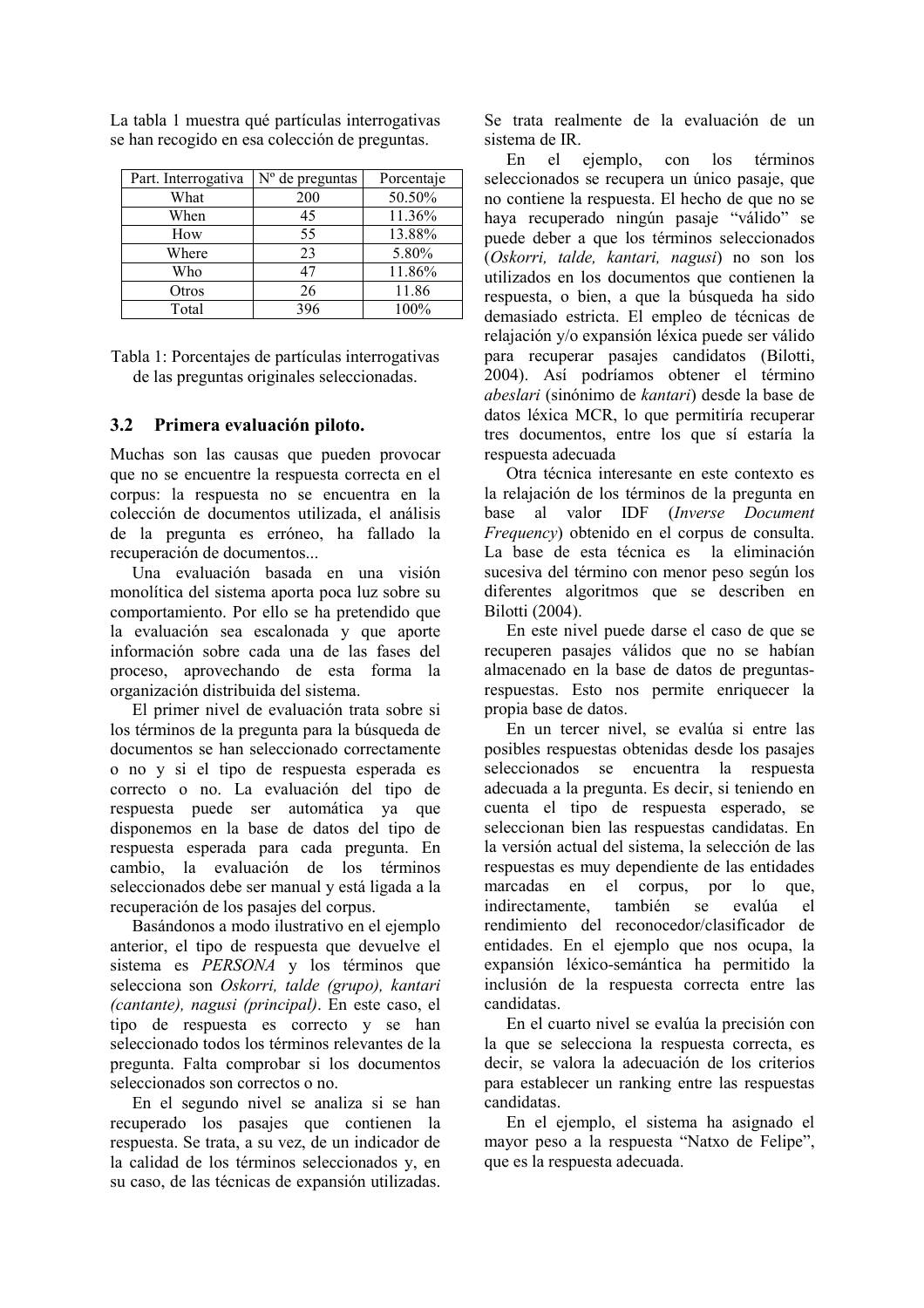Aunque en esta primera experiencia piloto, la evaluación ha sido manual, la complejidad del proceso y su alto costo invita a aplicar métodos automáticos. La información contenida en la base de datos posibilita este tipo de tratamientos, aunque siempre haya que contar con un cierto margen de error. Pretendemos que sólo cuando haya una necesidad clara, por cuestiones de fiabilidad y precisión, se aplique la evaluación manual. Pero, mientras tanto, la evaluación automática puede servir para analizar el comportamiento del sistema en sus distintas fases de proceso. Y este tipo de evaluación, mucho menos costosa, sería la base para una mejora progresiva del sistema.

## $3.3$ Resultados de la prueba piloto.

Mediante esta primera experiencia piloto se ha pretendido observar la adecuación del entorno de evaluación.

Se han efectuado varias pruebas con las preguntas de la base de datos que obedecen a estos dos patrones: "¿Quién es...? y ¿Dónde está...? En total han sido 38 las preguntas que siguen esos patrones.

La evaluación ha sido manual, según las directrices del TREC (Voorhees y Tice, 1999).

A continuación se resumen los resultados obtenidos en las distintas ejecuciones (tabla 2).

Se han obtenido datos del rendimiento del sistema sobre el corpus utilizado en la localización de las preguntas y del que se han extraído todas las respuestas (9 millones de palabras, año 2000) y sobre el corpus completo de 23 millones de palabras, correspondientes a los años 2000, 2001 y 2002.

Se trata de un análisis progresivo del comportamiento del sistema, dónde se subraya la influencia de la aplicación de la técnica de relajación IDF:

1. Recuperación de pasajes (ver fila 1).

En el caso de la no utilización de técnicas de relajación sobre el corpus reducido (columna 1), no se recupera ningún pasaje para el 37% de las preguntas.

Posibles causas:

- El conjunto de documentos en el que se busca la respuesta es pequeño.
- · El conjunto de términos utilizados para la búsqueda, en algunos casos, es muy restrictivo, y en esta versión se pide que todos los términos aparezcan en el pasaje seleccionado.

Se observa en la columna 2 que el rendimiento del sistema no meiora trabajando sobre el corpus total. Se trata, por tanto, de un punto crítico en el rendimiento global del sistema.

Sin embargo, la aplicación de técnicas de relajación IDF permite recuperar algún pasaje candidato para todas las preguntas en cualquiera de las versiones del corpus (columnas  $3 y 4$ ).

2. Extracción de las respuestas candidatas desde los pasajes. Se ha calculado el número de preguntas para las que se extrae alguna respuesta correcta desde los pasajes recuperados (ver fila 2).

En las ejecuciones sin relajación de términos, sólo para el 50% de las preguntas se obtiene algún pasaje que contiene la respuesta correcta, mientras que este porcentaje asciende al 66-68% cuando se aplica la relajación de términos.

Se ha observado que el reconocedor de entiddes es clave en esta tarea, y que el comportamiento de esta herramienta condiciona en gran medida el rendimiento del sistema. También es necesaria la aplicación de tratamiento sintáctico para responder a cierto tipo de preguntas.

 $3.$ Selección de las respuestas. El sistema devuelve cinco respuestas como máximo. En este paso se han contado las preguntas para las que se ha incluido la respuesta correcta entre las seleccionadas (ver fila 3).

En la ejecución sin relajación de términos, a partir del conjunto de preguntas con alguna respuesta candidata correcta, en un 83-84% se ha clasificado la respuesta correcta entre las cinco primeras.

Cabe destacar que en la ejecución con relajación de términos los resultados son sustancialmente mejores sobre el corpus reducido, ya que en el 88% de los casos con alguna respuesta candidata correcta se selecciona dicha respuesta. Sin embargo, con la utilización del corpus completo el rendimiento desciende hasta el 57%. Esta pérdida de efectividad se debe a que el número de documentos recuperados es considerablemente superior a cualquiera de los casos anteriores para cada una de las preguntas, lo que dificulta la selección de la respuesta correcta.

Finalmente, para evaluar el sistema en su totalidad y poder hacer una comparativa con otros sistemas, se ha seguido la métrica "Mean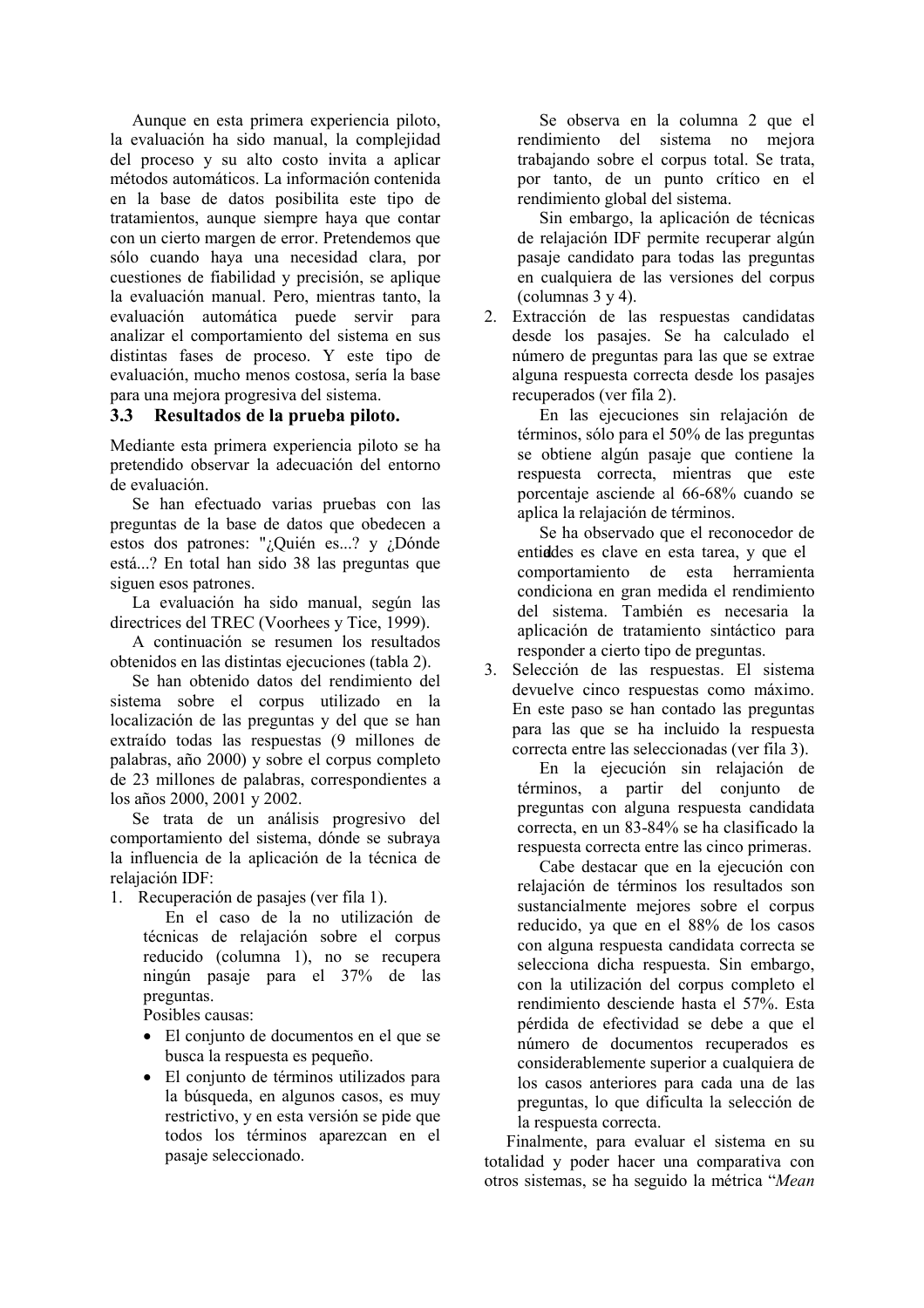Reciprocal Rank" (MRR), utilizada en las ediciones del TREC hasta el 2001. En el MRR se asignan los valores (1, 0.5, 0.33, 0.25, 0.2, 0) en función de la posición de la respuesta correcta. Según esta métrica, el sistema obtiene los mejores resultados aplicando la relajación de términos con IDF (ver fila 4).

|            | Sin relajación de los<br>términos |          | Relajación IDF |          |
|------------|-----------------------------------|----------|----------------|----------|
|            | Corpus                            | Corpus   | Corpus         | Corpus   |
|            | reducido                          | completo | reducido       | completo |
| <b>PRP</b> | 24                                | 24       | 38             | 38       |
| <b>PRC</b> | 18                                | 19       | 25             | 26       |
| <b>PRS</b> | 15                                | 16       | 22             | 15       |
| <b>MRR</b> | 0.313                             | 0.302    | 0.517          | 0.335    |

PRP: Nº de preguntas para las que se han recuperado pasajes

PRC: Nº de preguntas para las que se extrae alguna respuesta correcta desde los pasajes recuperados PRS: Nº de preguntas para las que se ha incluido la respuesta correcta entre las seleccionadas

Tabla 2: Evolución de la prueba piloto sobre un total de 38 preguntas.

A la luz de estos resultados los puntos más susceptibles de mejora son:

- 1. La extracción de documentos a partir de términos clave. La técnica de la relajación de términos con IDF supone una mejora sustancial en este punto. El problema es que, aún así, para un 32-34% de las preguntas no se obtiene ningún pasaje con la respuesta correcta. Se ve la necesidad de incorporar conocimiento léxico-semántico, tal y como se sugiere en el ejemplo del apartado 3.2.
- 2. La extracción de respuestas a partir de los pasajes candidatos. Una de las posibles actuaciones consistiría en analizar la valía de las palabras de la pregunta que no han sido seleccionadas como términos de búsqueda, y tratar de compensar su ausencia en el momento de ponderar las respuestas candidatas.

### $\boldsymbol{4}$ Conclusiones y trabajo futuro

Se ha presentado un entorno para gestionar el desarrollo y la evaluación de un sistema de BR en euskera. Para ello se han integrado tres componentes: el propio sistema de BR, el componente léxico y el de evaluación.

El diseño del sistema está muy condicionado por las exigencias de evaluación. Se ha optado por una arquitectura distribuida, que integra servicios web autónomos mediante el protocolo SOAP. Por tanto, se puede ejecutar y evaluar cualquier servicio por separado. El sistema es muy configurable.

En el proceso de evaluación se ha pretendido exploar esa adaptabilidad del sistema, para lo que se ha creado una base de datos de preguntas-respuestas, dónde se recoge toda la información relacionada con una colección de 396 preguntas. Estas preguntas tipo TREC se han localizado de forma que, por una parte, mantienen su estructura original y, por otra, tienen respuesta en el corpus periodístico que se está usando. El entorno de evaluación permite, además, actualizar y enriquecer dicha base de datos.

La primera experiencia piloto ha permitido deducir que el entorno de evaluación es adecuado no sólo para la tarea de la búsqueda de respuestas, sino para evaluar el rendimiento de las herramientas de PLN en este escenario.

De cara al futuro, una vez consolidada la plataforma general, se pretende mejorar el sistema de BR, aplicando técnicas más avanzadas, haciendo uso de otros recursos y ampliando el abanico de las preguntas tratadas. Entramos en una fase de pruebas y mejoras progresivas, en la que esperamos que el entorno descrito sea un soporte adecuado para detectar los puntos críticos y mejorar el rendimiento del sistema

## **Agradecimientos**

Este trabajo está subvencionado por el Departamento de Industria del Gobierno Vasco (provectos Ihardetsi SAIOTEK S-PE03UN14 e Hizking21 ETORTEK2002HIZKING21).

## **Bibliografía**

- Agirre E., Ansa O., Arregi X., Artola X., Díaz de Ilarraza A., Lersundi M., "A Conceptual Schema for a Basque Lexical-Semantic Framework", Complex 2003, págs. 1-10.
- Alegria I., Aranzabe M., Ezeiza A., Ezeiza N., Urizar R., "Robustness and customisation in an analyser/lemmatiser for Basque ", LREC-2002, págs.
- Alegria I., Arregi O., Balza I., Ezeiza N., Fernandez I., Urizar R., "Design and Development of a Named Entity Recognizer